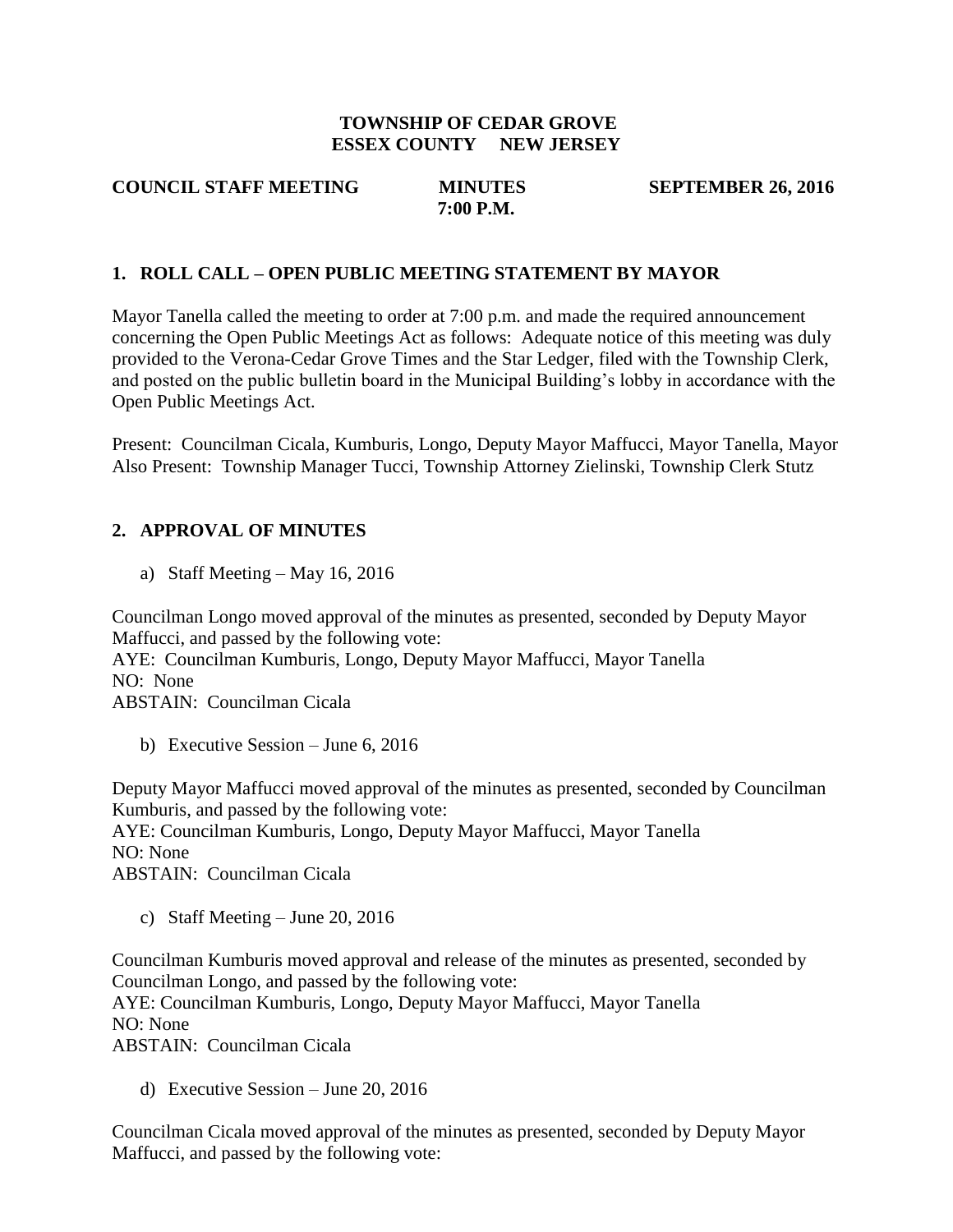AYE: Councilman Kumburis, Longo, Deputy Mayor Maffucci, Mayor Tanella NO: None ABSTAIN: Councilman Cicala

e) Executive Session – June 24, 2016

Councilman Kumburis moved approval of the minutes as presented, seconded by Deputy Mayor Maffucci, and passed by the following vote:

AYE: Councilman Kumburis, Longo, Deputy Mayor Maffucci, Mayor Tanella NO: None ABSTAIN: Councilman Cicala

f) Executive Session – July 11, 2016

Deputy Mayor Maffucci moved approval of the minutes as presented, seconded by Councilman Kumburis, and passed by the following vote: AYE: Councilman Kumburis, Longo, Deputy Mayor Maffucci, Mayor Tanella NO: None ABSTAIN: Councilman Cicala

g) Executive Session – August 8, 2016

Councilman Kumburis moved approval and release of the minutes as presented, seconded by Deputy Mayor Maffucci, and passed unanimously.

h) Executive Session – September 12, 2016 (Interview)

Deputy Mayor Maffucci moved approval of the minutes as presented, seconded by Councilman Kumburis, and passed by the following vote:

AYE: Councilman Cicala, Kumburis, Deputy Mayor Maffucci, Mayor Tanella NO: None

ABSTAIN: Councilman Longo

i) Executive Session – September 12, 2016

Councilman Cicala moved approval of the minutes as presented, seconded by Councilman Kumburis, and passed by the following vote: AYE: Councilman Cicala, Kumburis, Deputy Mayor Maffucci, Mayor Tanella NO: None ABSTAIN: Councilman Longo

# **3. TOWNSHIP MANAGER –** No report

**4. TOWNSHIP ATTORNEY** – Attorney Zielinski referred to a memo previously provided regarding creation of municipal ethics board. Following Mayor Tanella's request for additional time to review the issue and Councilman Kumburis' submission of questions, there was consensus to postpone further discussion. Attorney Zielinski also referred to a previous memo regrading to establishment of a Redevelopment Advisory Committee by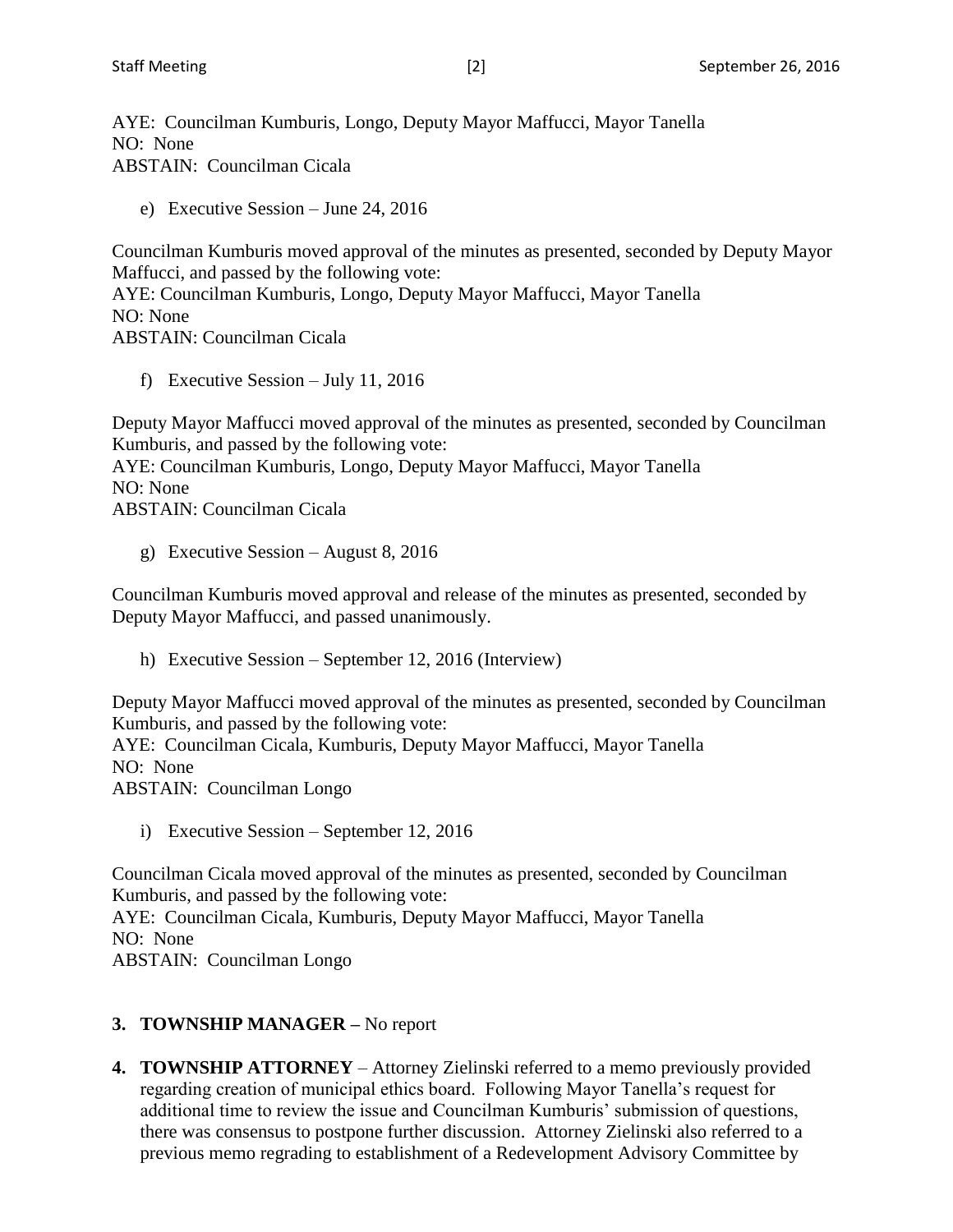ordinance. Deputy Mayor Maffucci requested that current committee members review the draft ordinance to obtain input prior to introduction, to which the governing body agreed. The Township Attorney requested an executive session to discuss the pending COAH litigation.

**5. TOWNSHIP CLERK** – The Clerk reported receipt of a letter of resignation from a member of the Municipal Alliance Committee. There was consensus to advertise the vacancy.

# **6. COUNCIL REPORTS**

- a) Board/Committee Re-appointments There was consensus to interview expiring term members of various boards/committees prior to considering re-appointment. The Clerk was requested to schedule interviews for executive session prior to Council meetings.
- b) Redevelopment Advisory Committee addressed by Township Attorney
- c) Local Ethics Board Further discussion postponed

Mayor Tanella reported that he attended the recent grand opening of a new business. Mayor Tanella noted numerous complaints received regarding residents feeding wildlife, particularly deer. The Manager advised that there is no local ordinance to prohibit residents from feeding wildlife on their property, and explained that the practice is discouraged by the State Fish & Wildlife Dept.. Mr. Tucci suggested that residents my contact Fish & Wildlife Dept. to report such sightings. Mayor Tanella requested an executive session to discuss a personnel matter regarding investigation of former Mayor and Councilmember.

Deputy Mayor Maffucci reported that the recent NG Foundation fundraiser to raise money for scholarships for high school seniors was a successful event.

Councilman Kumburis noted the upcoming Municipal Alliance sponsored movie night on October 15<sup>th</sup> at Morgan's Farm.

### **7. NEW BUSINESS**

a) To consider resolution concerning approval of raffle application – Roman Catholic Archdiocese of Newark

The following resolution had been posted on the bulletin board, and a brief synopsis was given by the Township Clerk:

**WHEREAS,** application for raffle license has been received from:

### **APPLICANTS EVENTS, DATES TIMES & PLACE**

| Roman Catholic Archdiocese of Newark | On-Prem    |
|--------------------------------------|------------|
| 171 Clifton Ave.                     | October    |
| Newark NJ 07104                      | to be held |
|                                      | ___        |

nise 50/50 Raffle to be held 19, 2016  $6:00 - 10:00$  p.m. d at The Grove, 691 Pompton Ave. Cedar Grove NJ 07009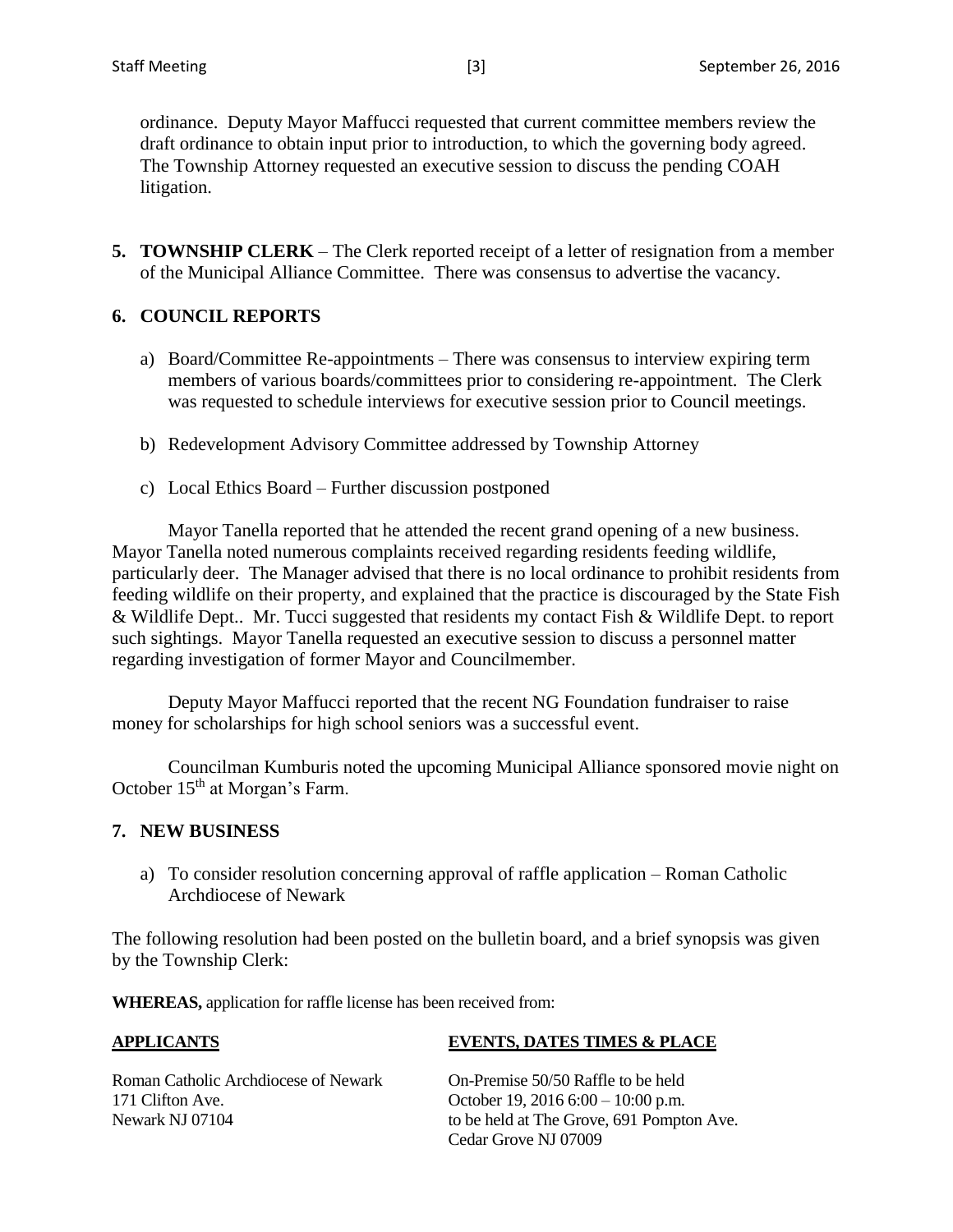**WHEREAS,** the fees have been paid, and the application has been reviewed by the Township Clerk and found acceptable.

**NOW, THEREFORE, BE IT RESOLVED** by the Township Council of the Township of Cedar Grove that it does hereby approve said application.

Deputy Mayor Maffucci moved adoption of the resolution, seconded by Councilman Cicala and passed by the following vote:

AYE: Councilman Cicala, Kumburis, Longo, Deputy Mayor Maffucci, Mayor Tanella NO: None

b) To consider resolution awarding bid for lease of municipal property

The following resolution had been posted on the bulletin board, and a brief synopsis was given by the Township Clerk:

In the Matter of the Bid Award for Public Land Located at Lot 1, Block 290, Commonly known as 350 Little Falls Road, Cedar Grove, New Jersey

# **RESOLUTION**

**WHEREAS,** the Township of Cedar Grove ("Township") is desirous of leasing a parcel of land approximately 400 feet by 400 feet on Lot 1, Block 290, commonly known as 350 Little Falls Road, Cedar Grove, New Jersey; and

**WHEREAS,** the Local Lands and Buildings Law *N.J.S.A.* 40A:12-14, permits a municipality to lease any real property not needed for public use to the highest bidder by open public bidding at auction or by submission of sealed bids; and

**WHEREAS,** the subject portion of the said property is not needed for public use; and

**WHEREAS,** the Township prepared a bid package consisting of the following documents: Notice to Bidders, Instructions to Bidders, Specifications, Proposed Lease Agreement, Bid Proposal, Affidavit of Non-Collusion, Affirmative Action Compliance Certification, and Affidavit of Stockholder Disclosure; and

**WHEREAS,** the Township provided said bid package to prospective bidders; and

**WHEREAS,** the Lease Proposal was duly advertised in the Verona-Cedar Grove Times; and

**WHEREAS,** a sole bid was received by the Township on or before 10:00 AM on August 4, 2016.

**NOW, THEREFORE, BE IT RESOLVED** by the Township of Cedar Grove, County of Essex, State of New Jersey as follows:

- 1. The leasing of said parcel of land approximately 400 feet by 400 feet on property owned by the Township located on Lot 1, Block 290 on the Township tax map and commonly known as 350 Little Falls Road is hereby awarded to Caputo Bros. Tree Service.
- 2. Within ten (10) days of September 26, 2016, a lease is to be fully executed by the parties.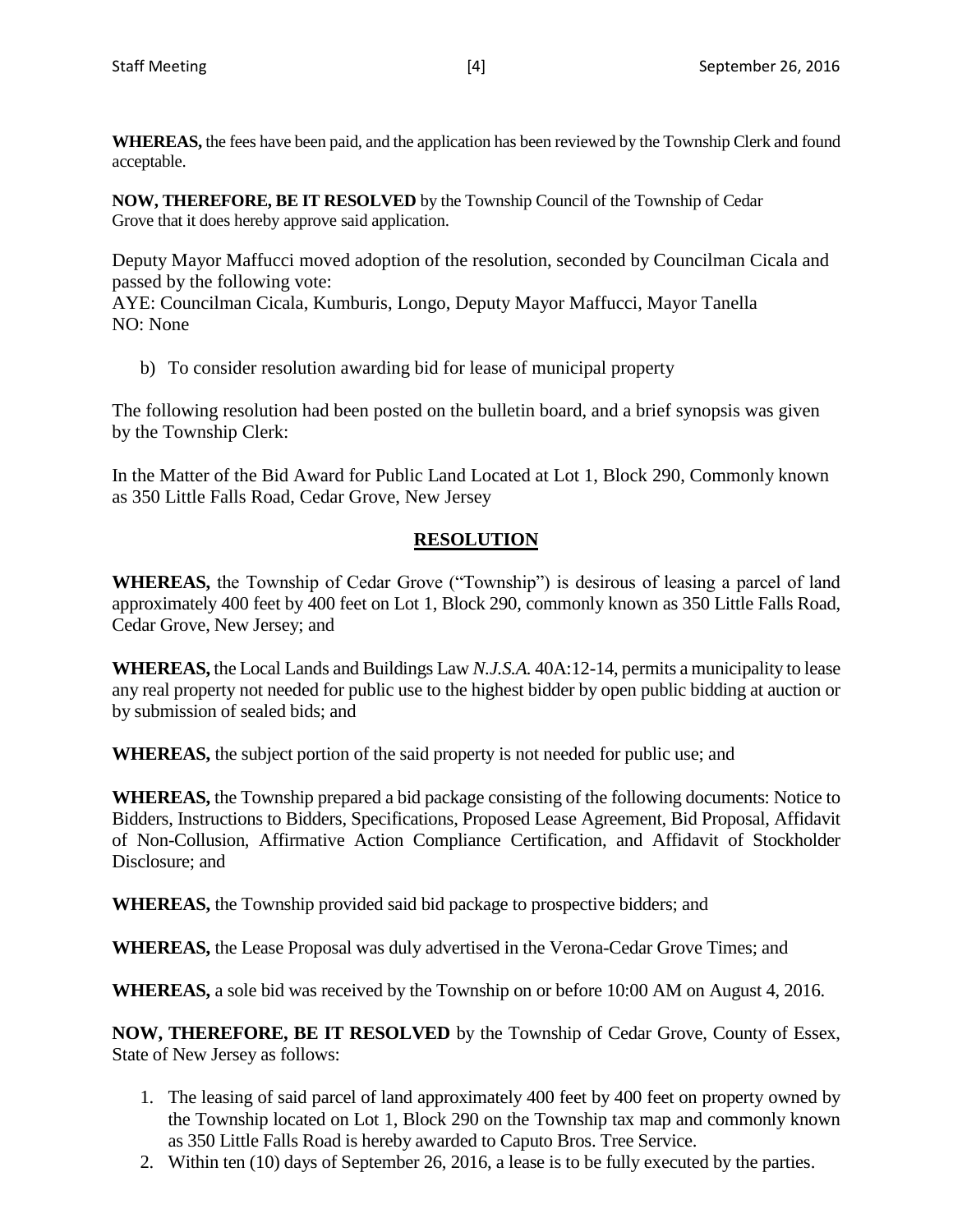Deputy Mayor Maffucci moved adoption of the resolution, seconded by Councilman Cicala, and passed by the following vote:

AYE: Councilman Cicala, Kumburis, Longo, Deputy Mayor Maffucci, Mayor Tanella NO: None

c) To consider resolution concerning appointment of members to Zoning Board

The following resolution had been posted on the bulletin board, and a brief synopsis was given by the Township Clerk:

**BE IT RESOLVED** by the Township Council of the Township of Cedar Grove, County of Essex, New Jersey, that Jason Malyuk be appointed as a regular member of the Zoning Board of Adjustment to fill an unexpired term, effective immediately and terminating June 30, 2017.

**BE IT FURTHER RESOLVED** ty the Township Council that Isabel Spagnardi be appointed as Alt. #1 member to the Zoning Board of Adjustment to fill an unexpired term, effective immediately and terminating June 30, 2018.

Deputy Mayor Maffucci moved adoption of the resolution, seconded by Councilman Kumburis, and passed by the following vote:

AYE: Councilman Kumburis, Longo, Maffucci, Deputy Mayor Tanella, Mayor Chiusolo NO: None

d) To consider resolution concerning approval of inactive ABC license – Shu Box Inc.

The following resolution had been posted on the bulletin board, and a brief synopsis was given by the Township Clerk:

WHEREAS, the following corporations has applied for the renewal of its Alcoholic Beverage License for the period from July 1, 2016 through June 30, 2017, namely:

| LICENSE NO.     | <b>APPLICANT</b>                  | <b>TRADENAME</b> | FEE      |
|-----------------|-----------------------------------|------------------|----------|
| 0704-33-010-003 | Shu Box, Inc.<br>256 Pompton Ave. | N/A              | \$2,002. |

WHEREAS, the above corporation has submitted its application for renewal to the Township Clerk, and said application complies with the State Laws regulating the sale and distribution of alcoholic beverages; and

WHEREAS, the licensee filed a verified petition to the Division of Alcoholic Beverage Control of the State of New Jersey requesting authorization for the local issuing authority to consider its renewal application for the 2016-2017 license term pursuant to the provisions of N.J.S.A. 33:1- 12.39; and

WHEREAS, the Division of Alcoholic Beverage Control of the State of New Jersey has authorized the Mayor and Council of the Township of Cedar Grove to consider the application of Shu Box,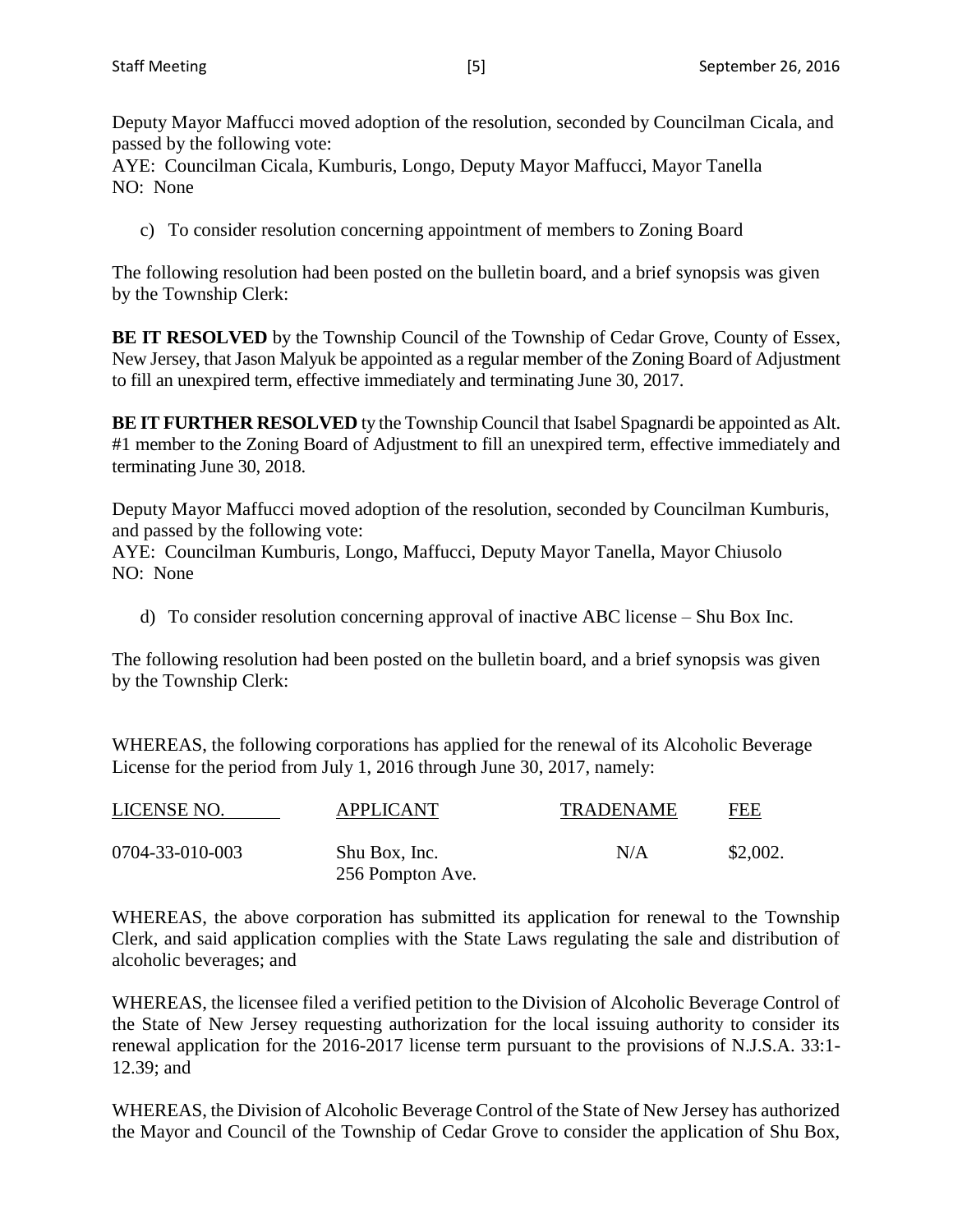Inc. for renewal of its license for the 2016-2017 license term as an inactive license and to grant or deny said application in the reasonable exercise of their discretion and;

WHEREAS, the licensee must file an amendment to said license application pursuant to N.J.A.C. 13:2-2.4 to activate the license during the 2016-2017 term.

NOW, THEREFORE, BE IT RESOLVED by the Township Council of the Township of Cedar Grove that the application for renewal of existing alcoholic beverage license from Shu Box, Inc. be approved; and

BE IT FURTHER RESOLVED that the Township Clerk be and is hereby authorized to issue said license to the applicant for the period from July 1, 2016 through June 30, 2017.

Councilman Longo moved adoption of the resolution, seconded by Councilman Kumburis, and passed by the following vote:

AYE: Councilman Cicala, Kumburis, Longo, Deputy Mayor Maffucci, Mayor Tanella NO: None

# **8. APPROVAL OF BILLS**

The Bill Resolution was read by title and amount as follows:

BE IT RESOLVED by the Township Council of the Township of Cedar Grove, County of Essex, New Jersey, that the attached summary of bills having been duly audited and found correct be and they are thereby ordered paid and that warrants be drawn on the Treasurer in the aggregate amount of \$ 386,947.26.

Deputy Mayor Maffucci moved adoption of the resolution, seconded by Councilman Cicala, and passed by the following vote:

AYE: Councilman Cicala, Kumburis, Longo, Deputy Mayor Maffucci, Mayor Tanella NO: None

# **9. PUBLIC COMMENT**

Mayor Tanella opened this portion of the meeting to anyone wishing to be heard.

Robert O'Toole; 3 Old Orchard Court – Mr. O'Toole suggested that the Township send a written thank you to Tzu Chi organization on Commerce Road for the use of their parking lot to facilitate vehicle parking for summer concerts at Morgan's Farm.

The following residents raised concerns regarding activity on Coptic Church property on Woodstone Drive:

Carol Hartnett; 15 Woodstone Drive and Jolie Ruffalo; 14 Woodstone Drive – Expressed concerns regarding large number of trees removed, proper permits, soil moving/grading/bull dozing activity on the property and insufficient Township oversight of the extensive activity on the property. The Manager advised that according to reports received from the Municipal Engineer the property owner is in compliance with required permits and ordinances.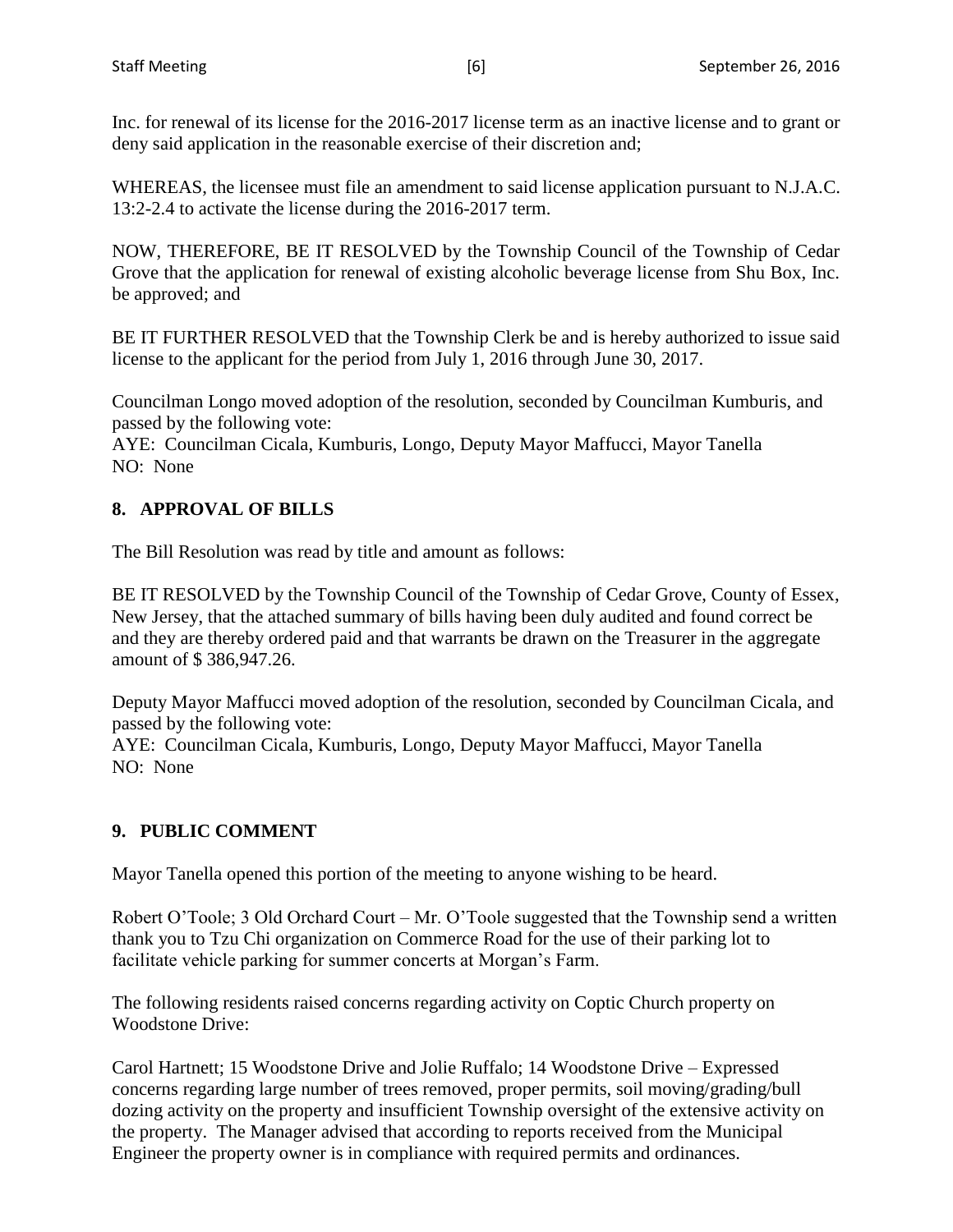Dianne Fairbrother Fitzpatrick; 18 Woodstone Drive – Ms. Fitzpatrick stated that many more trees were removed than reflected on permit and provided pictorial documentation. Following further discussion, the Township Manager and Mayor Tanella agreed to inspect the site (Noon 9/27). Ms. Fitzpatrick later voiced concern of the discrepancy of the vote that appears on a Zoning Board resolution as compared with the vote on an application.

Elisa Charters; 30 Forest Hills Way – Ms. Charters voiced previous concerns regarding traffic safety brought before the governing body approximately a year ago that have yet to be addressed. Ms. Charters also voiced support for the formation of a local ethics board.

Mary Beth LoRe Petracca; 34 Forest Hills Way – Ms. Petracca also raised neighborhood traffic safety concerns.

Robert Kievit; 43 Forest Hills Way – Mr. Kievit requested that Township officials inspect the Coptic Church property to ensure that the work being performed is in compliance with approved permits and ordinances. Mr. Keivit also requested that work be suspending pending municipal inspection.

Danielle Mazzurco; 26 Forest Hills Way – Ms. Mazzurco described traffic safety concerns at the intersection of Woodstone Drive & Forest Hills Way that directly impacts her property.

Jolie Ruffalo; 14 Woodstone Drive – Ms. Ruffalo referenced a 1992 Zoning Board resolution that denied a previous zoning application for church expansion.

Molly Cotton; 9 Wimbeldon Court – Ms. Cotton recounted history of ownership of current Coptic Church property. Ms. Cotton stated the original use of the property was very different from the use by the current property owner. Ms. Cotton further commented that the size of the property cannot accommodate the desired use expansion.

There being no one else present wishing to be heard, Mayor Tanella closed this portion of the meeting.

# AUTHORIZATION TO GO INTO EXECUTIVE SESSION

WHEREAS, Section 8 of the Open Public Meetings' Act (N.J.S.A.10:4-12 (b) (1-9) permits the exclusion of the public from a Meeting of the Mayor and Council in certain circumstances; and

WHEREAS, the Mayor and Council of the Township of Cedar Grove are of the opinion that such circumstances exist.

NOW, THEREFORE, BE IT RESOLVED by the Mayor and Council of the Township of Cedar Grove, County of Essex, State of New Jersey that:

- 1. The public shall be excluded from discussion of any action on the Executive Session of the Meeting of the Mayor and Council of September 26, 2016.
- 2. The general nature of the subject matters to be discussed is COAH litigation regarding K. Hovnanian, and a personnel matter regarding investigation of Councilman Kumburis and Mayor Chiusolo.